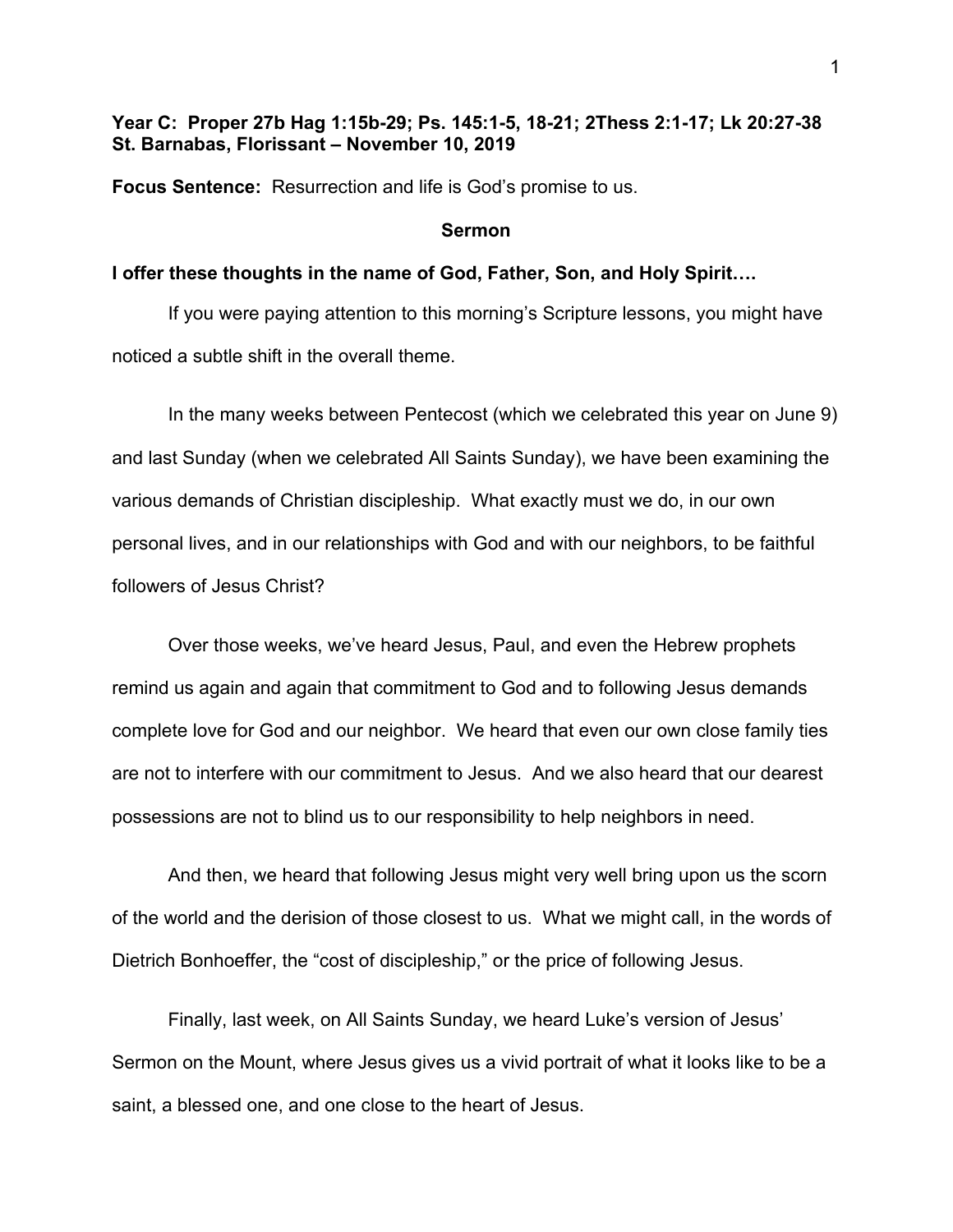#### **PAUSE**

Well, those many weeks have represented a lot of work and learning for us Christian strivers, and a lot of soul-searching to determine if we do measure up to the status of a real follower of Jesus, to the status of a saint.

#### **PAUSE**

This morning, that subtle shift in theme that I mentioned at the beginning of my sermon is one that moves from the ongoing examination of discipleship to a new question about what happens later. What is life after death all about? Or in other words, if I can do a fairly faithful job in living my life as a follower of Jesus, what will be my reward? Or in yet other words, maybe in our more cynical moments, we might even ask if there really IS a reward?

#### **PAUSE**

Well, the questioners who come to Jesus in this morning's passage from Luke's Gospel are Sadducees, people described by Luke as "those who say there is no resurrection." The Sadducees, as non-believers in life after death, are obviously insincere in their questioning of Jesus; they want only to embarrass Jesus, and so they ask Jesus a ridiculous question about a woman who outlives seven husbands. In case you're wondering, Ch. 25 of Deuteronomy (v. 5) does state that the brother of a man who dies without an heir should take his brother's widow as his wife, in order to provide an heir to the dead man and prevent his name from being forgotten in Israel.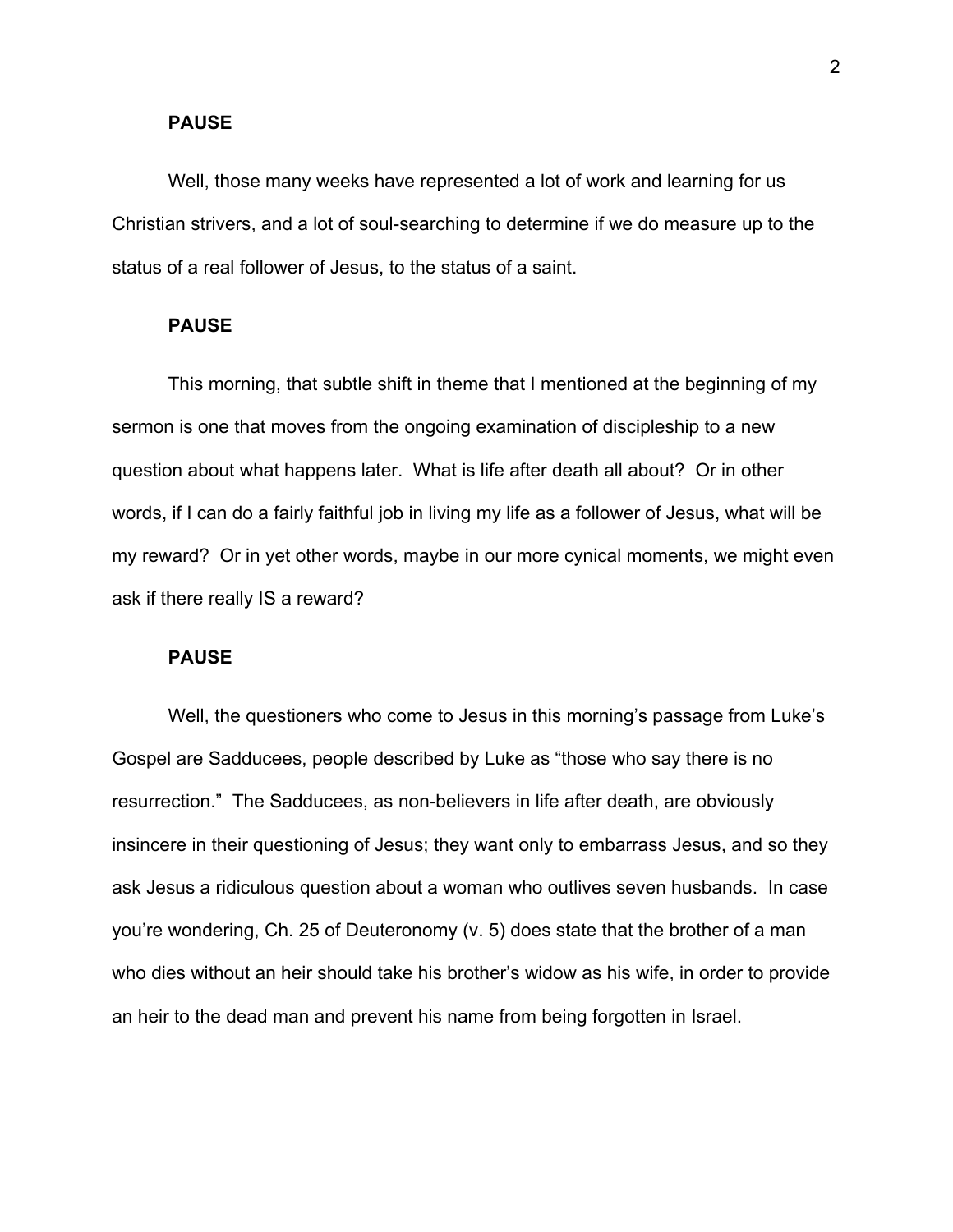Be that as it may, and forgetting for a moment the insincerity of the Sadducees as they question Jesus, we today might have more sincere questions about the nature of life after death. Particularly when a beloved spouse has preceded us in death, and we are remarried to a second beloved spouse, what *will* the relationships be like in heaven? Who will be married to whom?

Jesus answers the Sadducees' question, and ours, by stating that life in heaven will be totally different from anything we've experienced here on earth. There isn't any marrying after the resurrection. Apparently, we'll be very happy to be in the presence of Jesus, and I would think, of the other followers of Jesus, and the married relationships we had during our earthly life won't be part of that existence at all. We'll just enjoy being in each other's company, and bask in the love of God.

Incidentally, I especially like Jesus' final comment to his Sadducee questioners: "Now [God] is God not of the dead, but of the living; for to [God] all of them are alive." That seems pretty much plainly to answer the basic question of "IS there a reward for faithful discipleship?"

### **PAUSE**

It's natural, as we go through our lives striving to faithful in following Jesus, that we have questions about heaven and life after death. And it's not easy being faithful, so let's go back to the comforting words we heard from Haggai this morning. Over these past weeks, we've heard lots of angry words from the prophets in our Hebrew Scripture readings about the failures of us humans, but we should remember that another job of the prophets was to offer reassurance to people in their difficulties.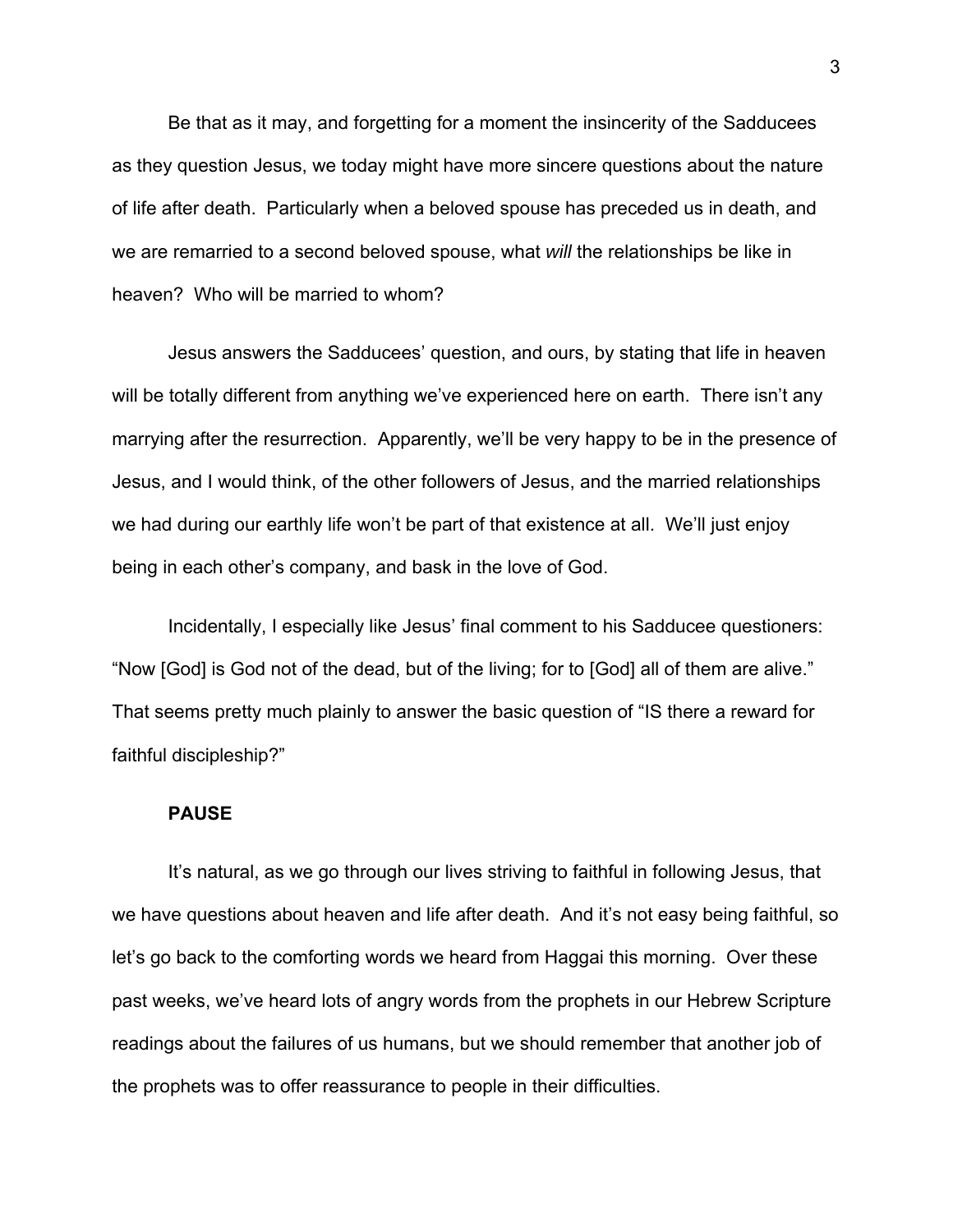Isaiah does so, and Haggai offers it as well this morning. To the Jewish exiles who have finally returned from Babylon to face the daunting task of rebuilding from the ruined ashes of Jerusalem, Haggai proclaims three separate times, "Take courage!" Take courage because "I am with you, … My spirit abides among you; do not fear." Jesus of course reaffirms that divine message of reassurance just before his ascension, when he proclaims, "... I am with you always, even to the end of the age."

## **PAUSE**

Those words of reassurance are very comforting as we continue our journey, as we struggle with the demands of following Jesus, and as we ponder those questions about resurrection and life after death. God once again, in Jesus, has promised to be with us always, and so we have very good reason to "take courage."

## **PAUSE**

Sisters and brothers, there is indeed a shift in our Scriptural lectionary themes at this time in the church year. In a few short weeks, we will once again find ourselves in the season of Advent, when we reflect on the coming of Jesus into our world both as the Infant of Christmas, but also as that merciful Judge who will meet us at the resurrection of the dead.